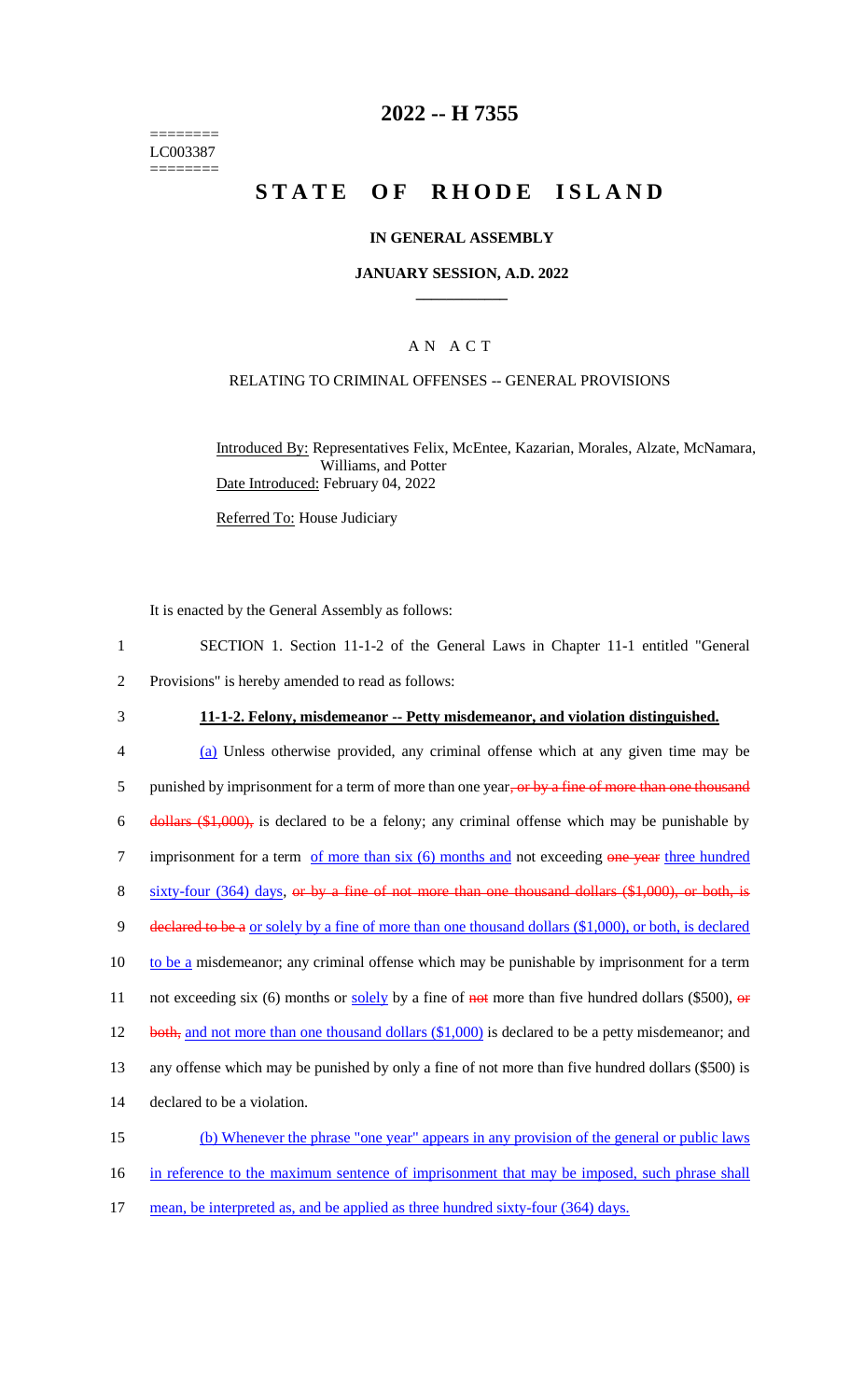1 SECTION 2. This act shall take effect upon passage.

#### $=$ LC003387 ========